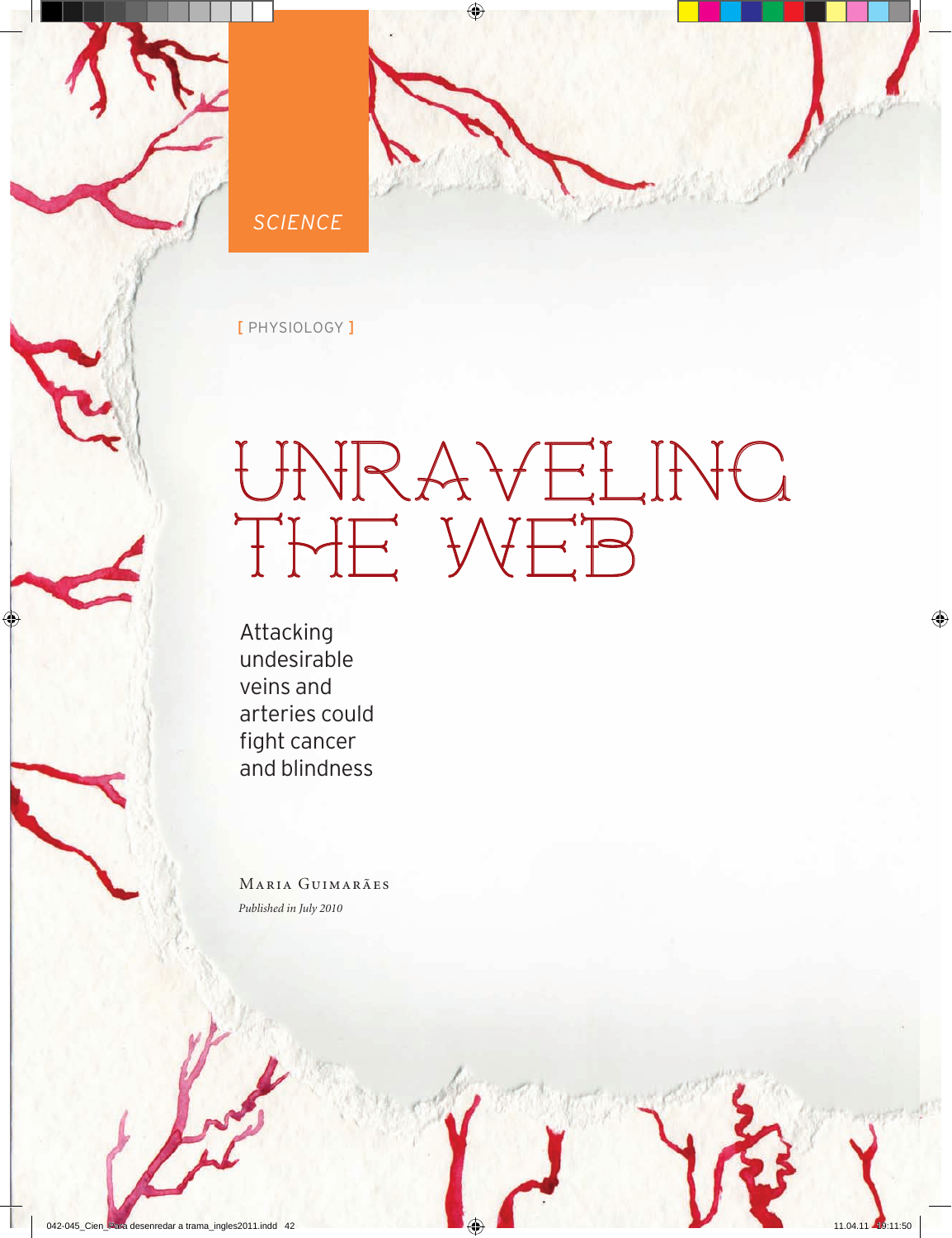**I**<br> **I**<br> **I**<br> **I**<br> **I**<br> **I**<br> **I** magine veins and arteries that branch out, grow, split and spread. Normal during embryo development, in adulthood this formation and proliferation of blood vessels might be at the source of serious problems, such as blindness and cancer. The biochemist Ricardo Giordano, from the Chemistry Institute at the University of São Paulo (USP), has been finding ways of localizing and exterminating these blood vessels that sprout out of place and in an untimely fashion.

He has developed a peptide (protein fragment) that brings together highly desirable qualities in a potential pharmaceutical substance to fight these problems: the molecule is able to find blood vessels that should be created – and it does this circumventing the body's defenses, which are unable to recognize the peptide as an intrusive substance to be fought. The molecule, known as  $_D(LPR)$ because it is made out of leucine, proline and arginine, was the result of the work of a couple of Brazilian researchers that jointly coordinate a laboratory at the M. D. Anderson Cancer Institute in Texas, USA: the molecular biologist Renata Pasqualini and the oncologist physician and researcher Wadih Arap. During the course of 10 years of post-doctoral work in this lively environment full of equipment, minds and motivation to discover proteins that can have an impact on human diseases, Giordano used the ZIP cold concept developed by Renata and Arap: each type of cell, in each of the body's tissues, has a unique molecular signature that can be recognized by

**PESQUISA FAPESP ISSUE MAY 2009 / decision issue may 2009 / decision in Special issue may 2009 / decision in 2010**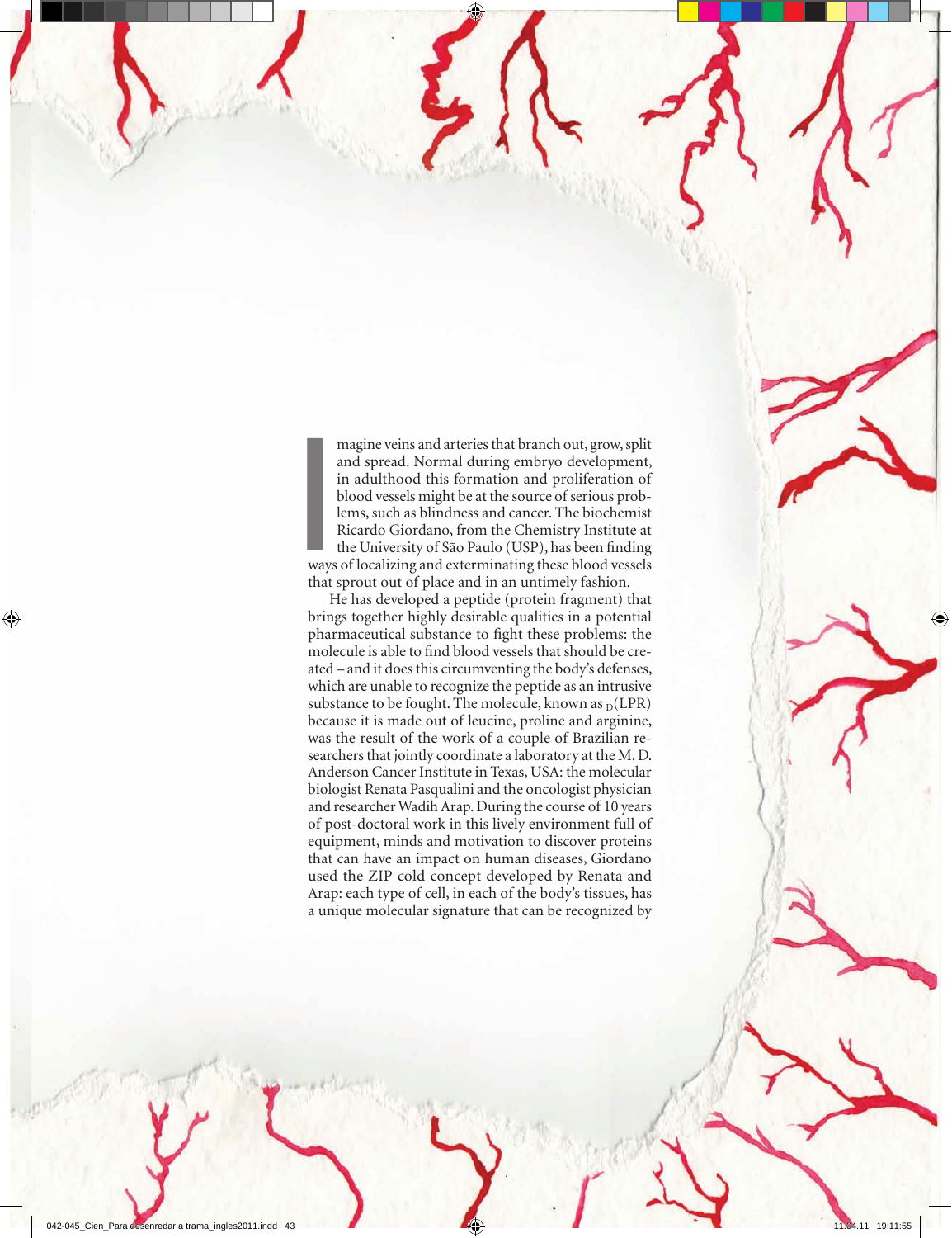specific peptides, just like the number 05415-012 designates a two-block area in which postmen will find the offices of this journal.

And this worked, as shown in the article in the March issue of the journal *PNAS*. To build trackers capable of overriding the radar of the immune system, Giordano used a conceptually simple trick based on the two categories of peptides, characterized for having certain chemical groups that go toward the right (D) or the left (L). "Nature chose to make proteins in the L form," explains the biochemist. Therefore, he chose their mirror image, D. As this is not found in nature, the body's immune system does not recognize it. It is as if the peptides that go around the blood and the cells were all left-handed. The enzymes in charge of destroying impurities, which are akin to left-hand gloves, do not fit on right hands and therefore allow them to escape. Thus,  $_D(LPR)$  goes undetected, yet it does not fail to fulfill the role of its mirror twin, RPL.

**The task, in this case, is to inhibit**<br>the production of the vascular en-<br>dothelial growth factor (VEGF),<br>which is the substance mainly responhe task, in this case, is to inhibit the production of the vascular endothelial growth factor (VEGF), sible for the proliferation of blood vessels. "However, one can't totally inhibit the activity of this growth factor: the VEGF's basal function is important in order to maintain the blood vessels," Giordano states. He therefore looked for a right hand that might affect only the generation of new vessels, which was successfully achieved by  $_D(LPR)$  on premature retinopathy, as the *PNAS* article shows,

This is the cause of the musician Stevie Wonder's visual handicap.Premature retinopathy mainly affects those babies that had to spend some time in an incubator when they were born. As the oxygen pressure is very high (about 70%) inside this type of equipment, when the child is taken into the natural atmosphere, with about 20% of oxygen, the retina cells interpret this as a shortage of oxygen and produce more VEGF. The outcome is a vascular web in the retina density so that it obstructs vision. Giordano showed that the peptide  $_D(LPR)$  can find such a formation of undesirable blood vessels, recognizing



specific molecules in the membrane of the vascular cells. "Because it's small, the peptide is cheaper to produce and the likelihood of causing side-effects is small, because the cell's exterior is the most selective part; therefore, the action is localized."

When it fits into the cell's surface,  $_D$ (LPR) interferes with the VEGF activation chain, thus inhibiting exaggerated vascular proliferation. In Giordano's trials, the system worked on culture cells and on live mice. Because it is small, stable and water-soluble, the peptide developed by the biochemist has everything to be successful in the eyes of those who suffer from this type of eyesight problems, if it eventually does, indeed, result in a medical drug.

## **THE PROJECT**

*Identification of new molecular markers in angiogenic retinas and rational design of new therapeutic agents for eye diseases with a vascular component no. 2008/54806-8*

## **type**

Young Researcher

**Coordinator** Ricardo José Giordano – IQ/USP

**investment** R\$ 774,669.76 Besides retinopathy among premature babies, vascular proliferation in the retina also causes wet macular degeneration, the main cause of partial loss of vision connected with aging.  $A_D(LPR)$ drug might perhaps be applied in the form of eye drops, which would be a relief as compared to the current macular degeneration treatment, which consists of injections applied directly on the eye. Wadih Arap has already had to have an eye injection due to a detached retina and has warned that it is awful.

**Tracking a bomb -** In the laboratory that he created last year upon returning from Texas and being hired by USP, Giordano is looking for new VEGF regions in mice that could function as therapeutic targets. The benefits of this could extend way beyond eyesight illnesses. Vascular proliferation or angiogenesis, stimulated by VEGG, is also what characterizes malignant tumors, which secrete angiogenesis factors to encourage the production of blood vessels that, in turn, feed the masses of cancerous cells. "If we manage to fight this process, which normally doesn't occur in adults, we will have yet one more weapon to fight cancer," predicts the researcher.

**A** tracking VEGF is not a new idea.<br>There are some drugs against these factors, based on antibodies, that<br>have been already approved and are in ttacking VEGF is not a new idea. There are some drugs against these factors, based on antibodies, that use, but, according to Giordano, they have proven to be less effective than scientists hoped and cause unpleasant side effects, a problem that he hopes to avoid with the targeted peptide that he has developed. "There are hundreds of labs worldwide trying to develop this type of medication; it's a race." For him, more important than getting there first is to develop a pharmaceutical product in Brazil. Not only to have more accessible drugs, but also to own the intellectual property for them, as this might aid further research.

One of Renata's and Arap's priorities now is to continue the tests to develop a drug based on the peptide developed by the collaborator from USP. "We want to establish in São Paulo a branch of the company to which the M.D. Anderson intellectual property is being licensed, in order to get partnerships and invest